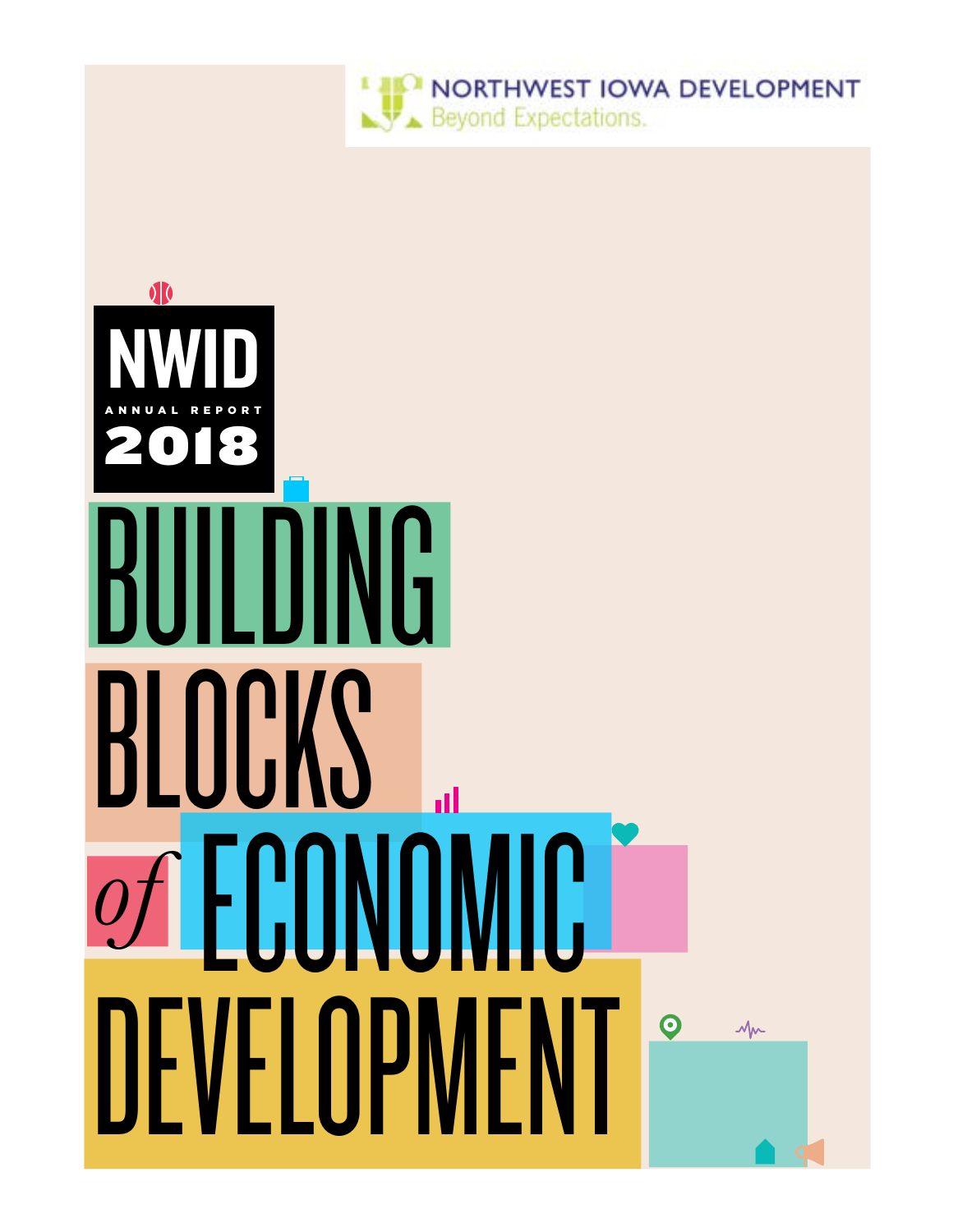

# Building Blocks of Economic Development in Northwest Iowa

The focus of the **2018 Northwest Iowa Development Annual Report** is the **Building Blocks of Economic Development**. A building block is commonly defined as "*something essential that fits with others to form a whole and on which a larger entity is based.*" The building blocks described in this report via examples throughout Northwest Iowa, are considered essential to economic development in our region. Economic development has evolved over the years to encompass a much broader array of strategies and actions that need to be addressed to develop the economy. This year's Annual Report reflects a broad based approach to economic development and how it is being built in Northwest Iowa. The Northwest Iowa Development Regional Partnership supports and actively participates in efforts to implement economic development strategies locally and regionally. The "**Building Blocks of Economic Development**" highlighted in this Report are:

#### BUSINESS RETENTION AND EXPANSION

Identifying and addressing the needs of existing businesses that will enable them to maintain and grow;



The availability of quality daycare facilities directly relates to the ability to attract and retain workers and families;

### **OIO** RECREATION

Delivering family and leisure opportunities is critical to offering an environment to attract residents;

#### WORKFORCE DEVELOPMENT

Workforce Development-Addressing the needs of growing businesses for workers with skills and, those willing to learn skills;

#### **HOUSING**

Providing a full range of housing options will improve the quality of life and enable an area to attract and maintain a workforce to support growing companies;

#### $\bullet$ SITE DEVELOPMENT

Developing "shovel-ready" business and industrial parks is the equivalent to a store placing merchandise on the shelf and is an important component to an area growth strategy;



Supporting great schools and high school and posthigh school partnerships with businesses to deliver market-based curriculums;

#### $M<sub>W</sub>$  HEALTHCARE

Supporting the healthcare needs of area residents directly relates to the quality of life and overall attractiveness of the area;

# MARKETING AND PROMOTION

Utilizing a wide variety of marketing tools available, it is important for an area to clearly and proudly communicate the benefits of living, working, and doing business in the area.

This report includes real examples of each of the above building blocks and how they are being addressed in each of the six counties in the region and, throughout the region, through the cooperative efforts of Northwest Iowa Community College and Northwest Iowa Development. The Building Blocks of Economic Development are continuing to strengthen the foundations of a vibrant Northwest Iowa regional economy.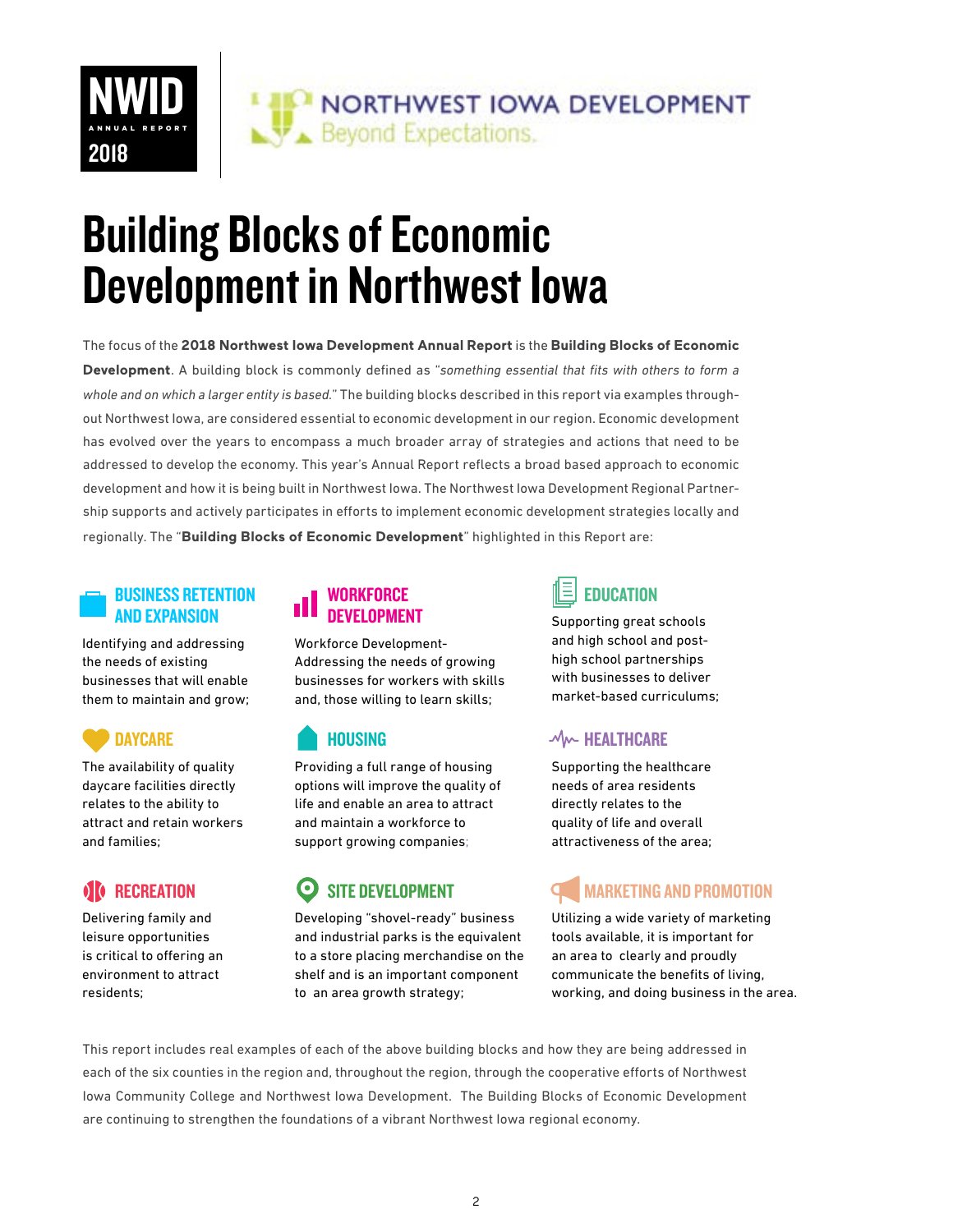

#### BUILDING BLOCK **DAYCARE LYON COUNTY**

Daycare is a building block for sustainable economic development that many communities struggle with in northwest Iowa. Fortunately, in Lyon County, residents and the business community realize the importance of daycare to a healthy and growing community and economy. In Lyon County, 74 percent of families with children ages 0 to 5 years old have all parents in the workforce. That makes daycare – center -based or in-home – essential to attracting future residents, and retaining our workforce. Recently, Rock Rapids and its businesses and residents invested \$2.5 million in the Rock Rapids Kids Club, a licensed daycare center with capacity for 166 children. The 11,500 square foot, state-of-the-art daycare opened its doors in June 2016. The cities of Larchwood and Inwood each have smaller licensed daycare centers, but there is still a need for daycare. Lyon County communities have been able to quantify daycare needs with the assistance of First Children's Finance, a specialist in daycare market studies. The George and Little Rock communities are currently planning for their daycare needs and have conducted a daycare market study as their foundation. Lyon County sees daycare as a building block and essential to community growth.

#### BUILDING BLOCK WORKFORCE **III NORTHWEST IOWA DEVELOPMENT**

Workforce development is a crucial building block for strong and sustained economic development. Northwest Iowa Development (NWID) is addressing regional workforce challenges through the creation of a Regional Manufacturing Sector Partnership. NWID is teaming up with 11 Northwest Iowa manufacturers and Northwest Iowa Community College to implement a unique action plan aimed directly at promoting career opportunities in manufacturing. Utilizing funding resources generated from the partners, a new Manufacturing Sector Career Coach, with a strong background in manufacturing, has been hired to work directly with students and others interested in manufacturing careers to pursue high demand occupations. The promotion of man-

ufacturing career opportunities will be supported by a targeted online and social media marketing campaign. A regional partnership approach to tackling workforce needs is a major building block for economic development.



**Career Opportunities Bevond Expectations**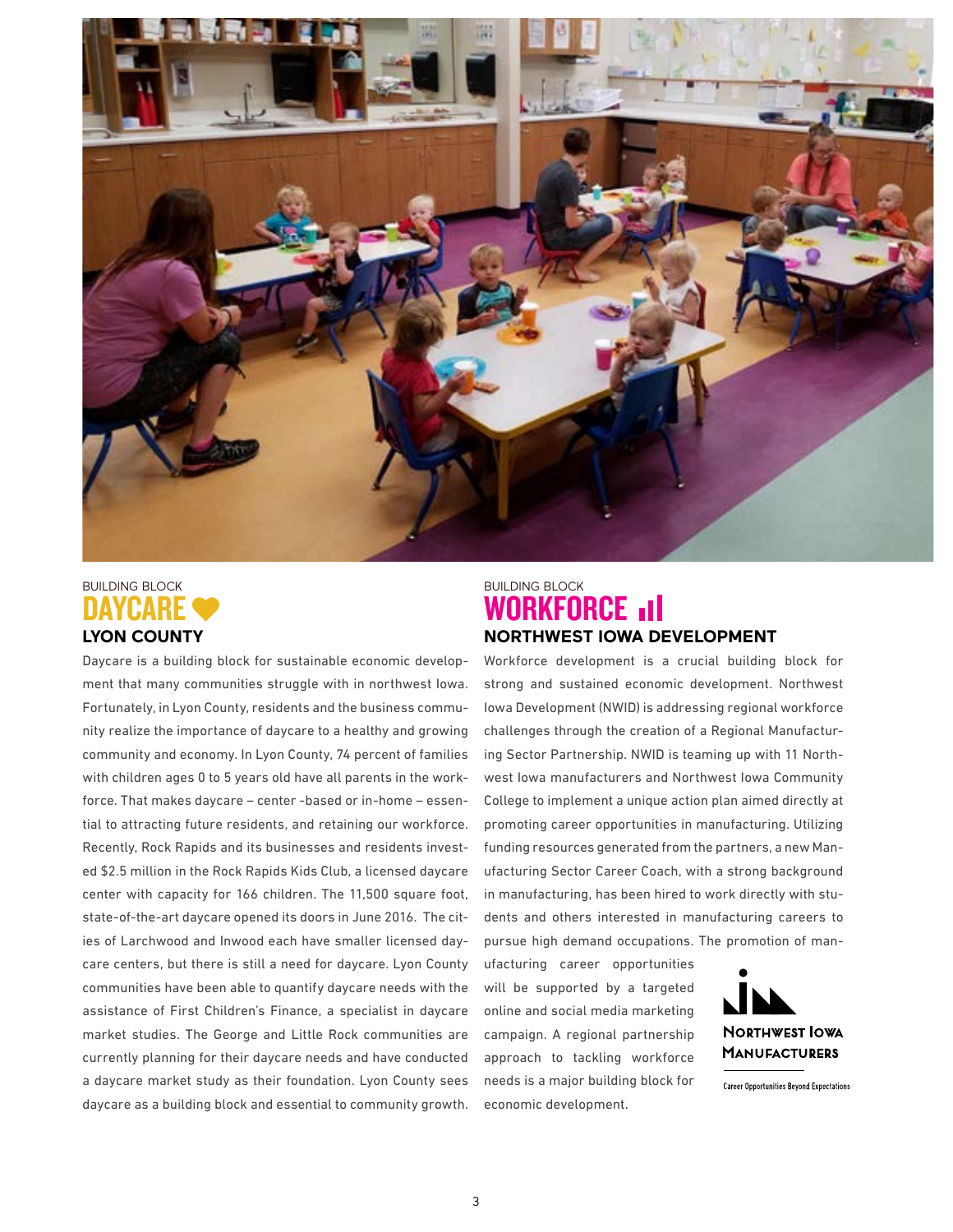

#### BUILDING BLOCK **HEALTHCARE MM SIOUX COUNTY**

Health Care is essential to quality of life in any community and is a key building block for economic development. Sioux County's outstanding commitment to expanding and modernizing health care opportunities for residents is demonstrated by comprehensive and growing health care complexes in 4 Sioux County communities. Sioux Center Health, with its 123,500 square foot facility, provides specialty clinics, a surgery center, an emergency facility and inpatient care, as well as services and facilities for seniors. Orange City Area Health Center is a 128,000 square foot facility with a state of the art hospital and family and specialty care clinics located on the 37 acre campus. The hospital was recently named as one of the Top 20 Critical Access Hospitals in the U.S. Hegg Health Center in Rock Valley is just finishing the 3rd phase of a nearly \$30 million expansion and renovation that will expand Acute Care, Emergency Room, Obstetrics, Radiology and Surgery facilities. Hawarden Regional Health Care has just completed a nearly \$13 million expansion that includes new patient rooms, Emergency rooms, and surgery facilities. Health care is truly the life blood of a community and Sioux County is a clear demonstration of dedication to health care as a building block of economic development.



### BUILDING BLOCK SITE DEVELOPMENT <sup>O</sup> **CHEROKEE COUNTY**

Cherokee understands clearly how important the availability of a "shovel-ready" industrial site is to growing the Cherokee County economy and, as an overall building block for economic development. Cherokee Area Economic Development Corporation (CAEDC) is working to establish the Cherokee South Industrial Park as the 1st State of Iowa Certified Site in the NWID region. CAEDC has led a coordinated local process that includes a rigorous documentation process and requires the involvement and partnership with local government officials and utility providers such as MidAmerican Energy, Alliant Energy, and CML Telephone. CAEDC also worked closely with Canadian National Railroad to design a rail access concept with costs and timing details. The result of all this effort will be a nearly 100 acre, fully-served, fully documented, Iowa Certified Site. Site development is a true building block for economic development in Cherokee County.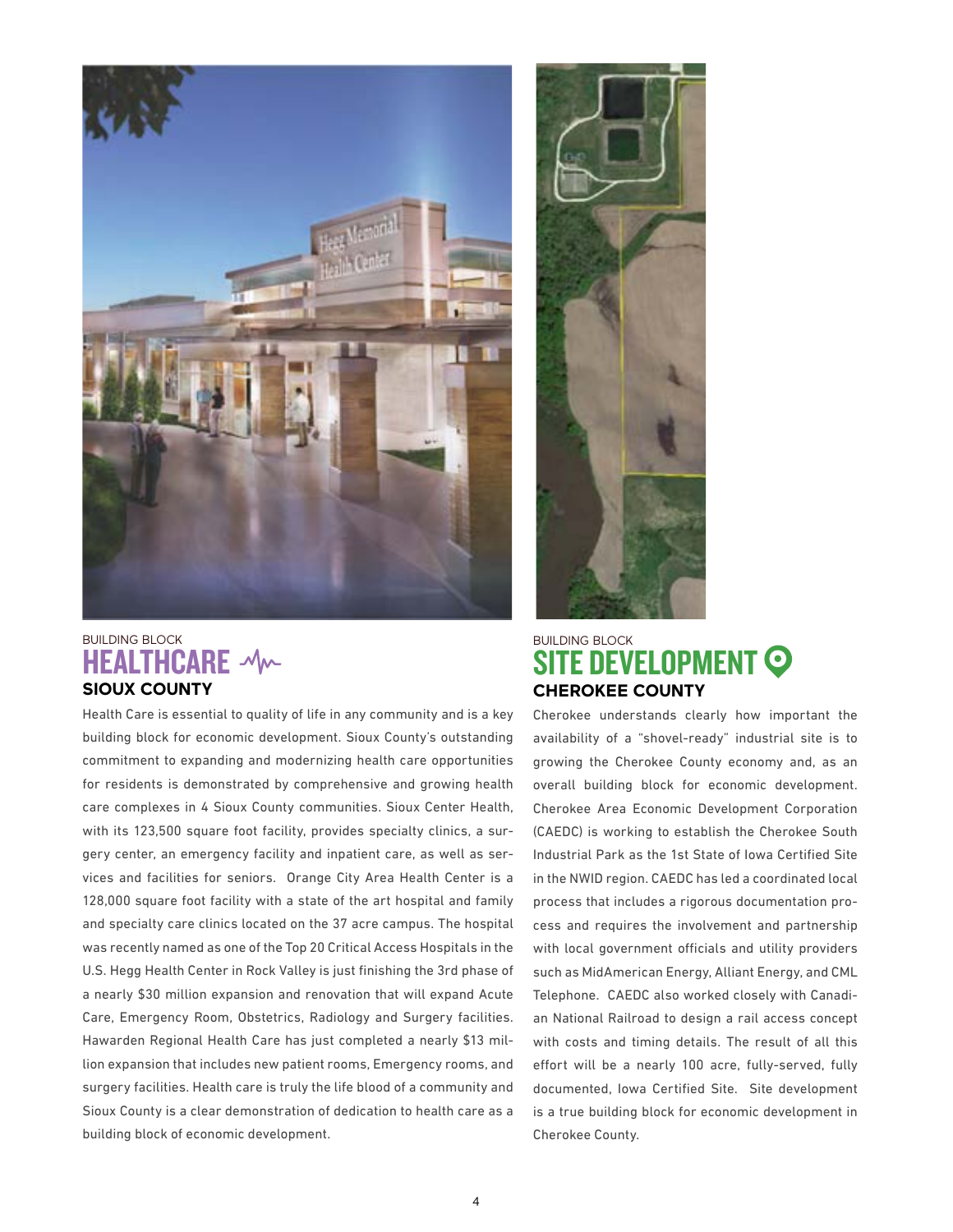

#### BUILDING BLOCK EDUCATION **NORTHWEST IOWA COMMUNITY COLLEGE**

Workforce development and economic development are strategically linked as cornerstones of a growing economy. Creating great educational opportunities that will enhance career opportunities in the technical trades is part of the Northwest Iowa Community College (NCC) mission and building partnerships with regional high schools and companies is a key component to carrying out this mission. NCC has begun a cooperative Career Technical Education (CTE) curriculum with Interstates, a Sioux Center-based leader in industrial engineering and operational technology with over 900 employees nationwide, Sioux Center, Boyden-Hull, and West Sioux (Hawarden) High Schools that will be delivered to high school students on-site at Interstates. The students will receive dual credit (high school and NCC) for courses related to industrial instrumentation and controls initially. Interstates is currently constructing a new 17,000 square foot facility that will house the new CTE educational effort and will have room for expanded programs and also for other businesses to utilize. Education is a vital building block to grow and nurture the future workforce and sustain economic development.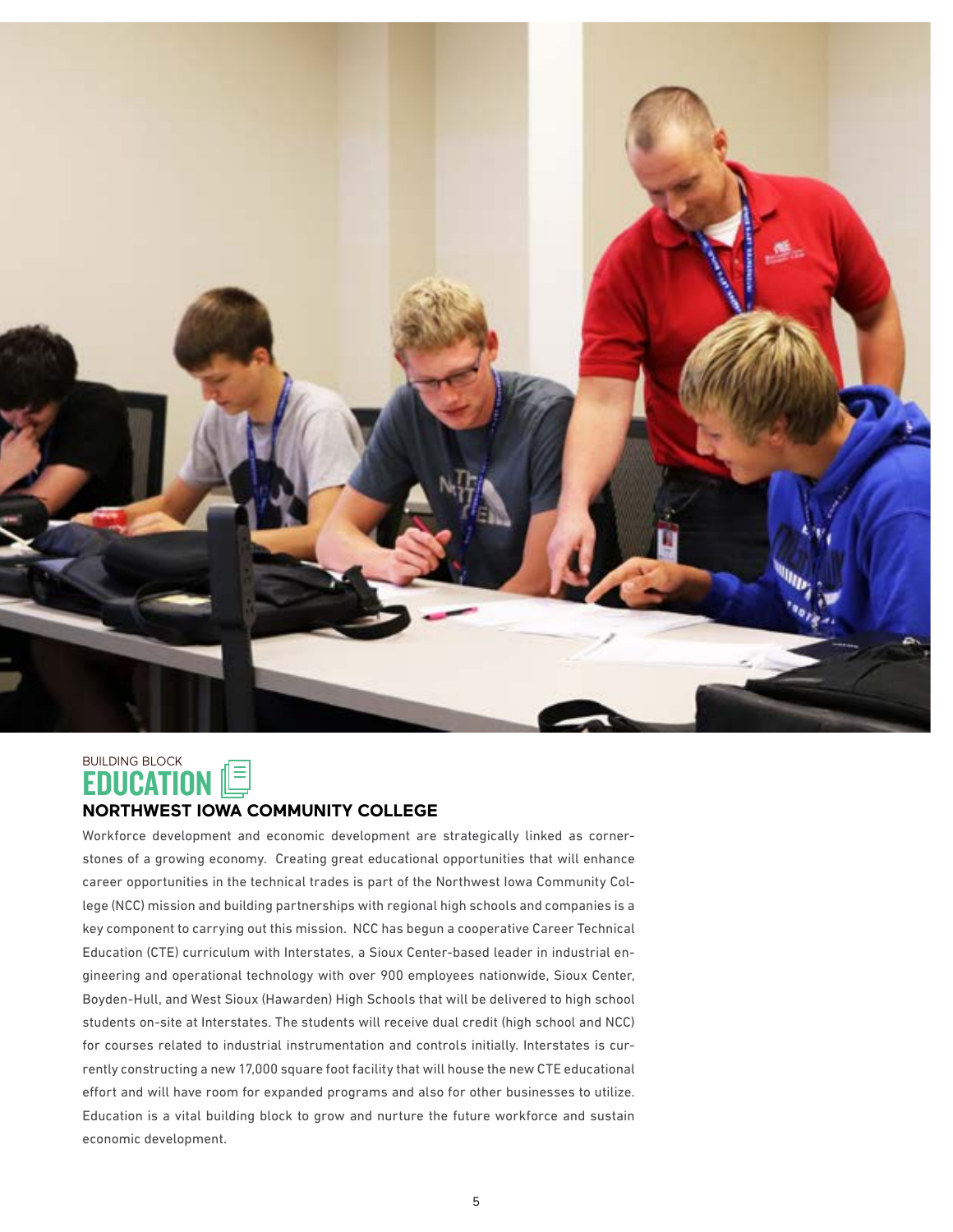



### BUILDING BLOCK HOUSING **O'BRIEN COUNTY**

The Prairie Trail Village project in Sheldon has been developed to address a clear need in Sheldon and O'Brien County, and that is the need for quality rental units. Prairie Trail Village is a two Phase project and the first phase includes 38 rental units with 30 apartments and 8 townhomes. The City of Sheldon created an urban revitalization area to incent the developer and rezoned the area to accommodate the project. The project will feature a village- type concept that will appeal to both individuals and families. Prairie Trail Village will include a playground, a dog park, and easy access to restaurants, schools and highways. The Sheldon Prairie Trail Village project is an outstanding example of a community recognizing the importance of creating housing options to offer current and future members of the area workforce. Housing is clearly a building block for economic development in Sheldon and O'Brien County.

### BUILDING BLOCK **RECREATION OF OSCEOLA COUNTY**

The Sibley Aquatic Center is a prime example of a partnership of local, state and private resources brought together to address the need of the community to create an outstanding recreational attraction. The \$2.1 million Sibley Aquatic Center is currently under construction for opening in 2019 and involves funding from the Enhance Iowa Fund for community attractions, local bond funding (85% approval) and funds raised from local residents. The Aquatic Center Complex will include multiple features that should provide something for residents and guests of all ages. Those include splash pads, diving, lap lanes, water therapy areas, volleyball nets and even a basketball area. The goal of the project was not only to provide an outstanding amenity for current residents, but also as a draw for future residents, including young families. The Sibley Aquatic Center is an excellent example of a partnership approach to recognize and address recreation as building block to sustain and grow a local economy.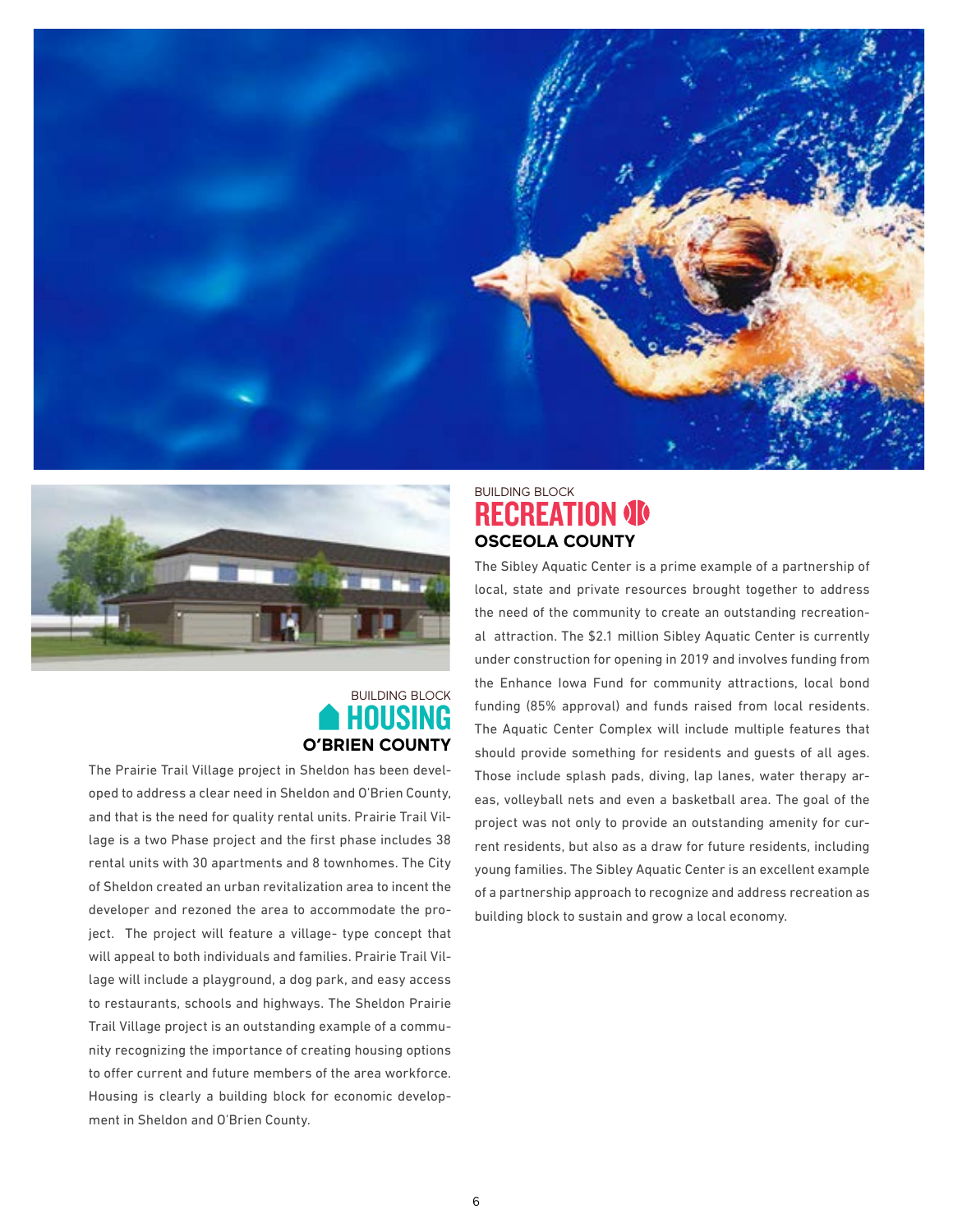# BUILDING BLOCK BUSINESS RETENTION AND EXPANSION **PLYMOUTH COUNTY**

The Northwest Iowa region has received designation by the U.S. Department of Commerce as a **Foreign Trade Zone (FTZ**). The first **activated site** in the FTZ is slated to be in **LeMars**, in a facility owned and operated by NorAm Cold Storage. NorAm was a recipient of the Global Iowa Export Award this year and exporting has been a major part of their ongoing efforts to grow markets and thus, stabilizing and expanding their overall operations. Northwest Iowa Development, who administers the FTZ, and the LeMars Business Initiative have been working closely with NorAm to complete the process of activation. An activated FTZ site could offer significant benefits, not only to NorAm, but to other companies in the region looking to take advantage of this FTZ site and the benefits associated. Benefits could include such items as reduction or elimination of duties and streamlining of custom procedures. Focusing on the needs of existing businesses is a crucial building block of economic development and LeMars and Plymouth County recognize that fact as their top priority.

# BUILDING BLOCK RKETING AND PROMO' **NORTHWEST IOWA DEVELOPMENT**

As communities throughout Northwest Iowa are working hard to put the building blocks of economic development in place, they look to their cooperative partnership with Northwest Iowa Development (NWID) to create and implement marketing and promotion campaigns to highlight the region. The most recent example is the now nationally-recognized Northwest Iowa Regional Virtual Business Location Tour. The Tour utilizes technology to feature business parks in all six counties and video to aid a viewer to "tour" the region and, walk-through speculative building models. The promotional effort also enables viewers to get snapshots on each County, the workforce and quality of life. Marketing and promotional efforts brings the building blocks to life for Northwest Iowa and targeted national audiences outside of the region and therefore, is a true building block of economic development in the region.